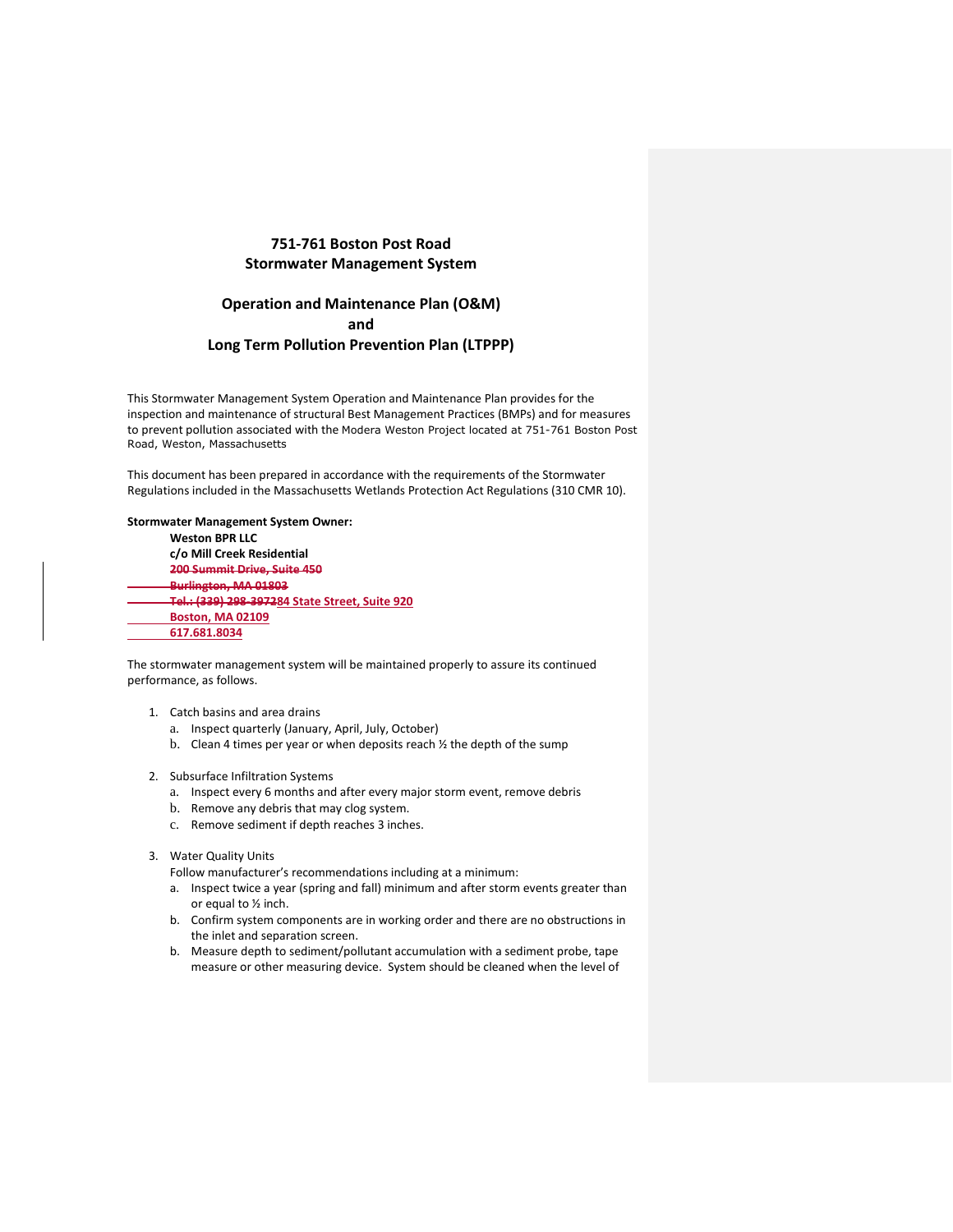sediment has reached 75% of the capacity of the isolated sump or every 3 years, whichever is sooner.

- c. Remove floatable trash, debris and oil
- d. Cleaning should be done during dry weather. A vacuum truck is the recommended method of removing pollutants from the system. Insert vacuum hose into the sump. The system should be completely drained down and the sump fully evacuated of
- 4. Stormwater Outfalls
	- a. The outfall pipes will be inspected monthly for the first three months after construction to ensure proper functioning and correct any areas that have settled or are not functioning correctly.
	- b. Rip-rap will be maintained, as necessary.
	- c. Trash and debris shall be removed at the outfall and properly disposed. Weeds and invasive plant species will be removed by hand. Leaf litter and other detritus shall be removed twice per year.
- 5. Semi-annually (generally May and November)
	- a. Street sweeping

### **Practices for Long Term Pollution Prevention**

### Litter Pick-up

The Owner will conduct litter pick-up from the stormwater management facilities in conjunction with routine maintenance activities.

## Routine Inspection and Maintenance of Stormwater BMPs

The Owner will conduct inspection and maintenance of the stormwater management practices in accordance with the guidelines discussed above.

### Maintenance of Landscaped Areas

The Owner shall minimize use of fertilizers, herbicides, and pesticides for the maintenance of facilities covered by this plan. Fertilizer use will follow the 330 CMR 31.05 regulations for "Requirements for the Application of Nutrients to Land Not Used for Agricultural Purposes."

#### Snow and Ice Management

Snow shall not be plowed to the back of the site where it could melt and flow untreated into the Cherry Brook watershed.

### The following methods of de-icing or anti-icing shall be acceptable in any combination:

- 1) Use of a sand/salt mix (with or without additives) consisting of not more than 20% salt by weight
- Use of calcium magnesium acetate (CMA) or potassium acetate (KAc), or blends thereof
- 3) Use of rock salt (with or without additives), granular or brine, if placed/spread by a calibrated spreader in accordance with quantity guidelines given in Minnesota Pollution Control Agency "Winter Parking Lot and Sidewalk Maintenance Manual", June 2015. The estimated quantity of salt used shall be logged on a per-storm basis. In addition to the estimated quantity of salt used, spreader calibration records will be submittedmade

**Formatted:** Highlight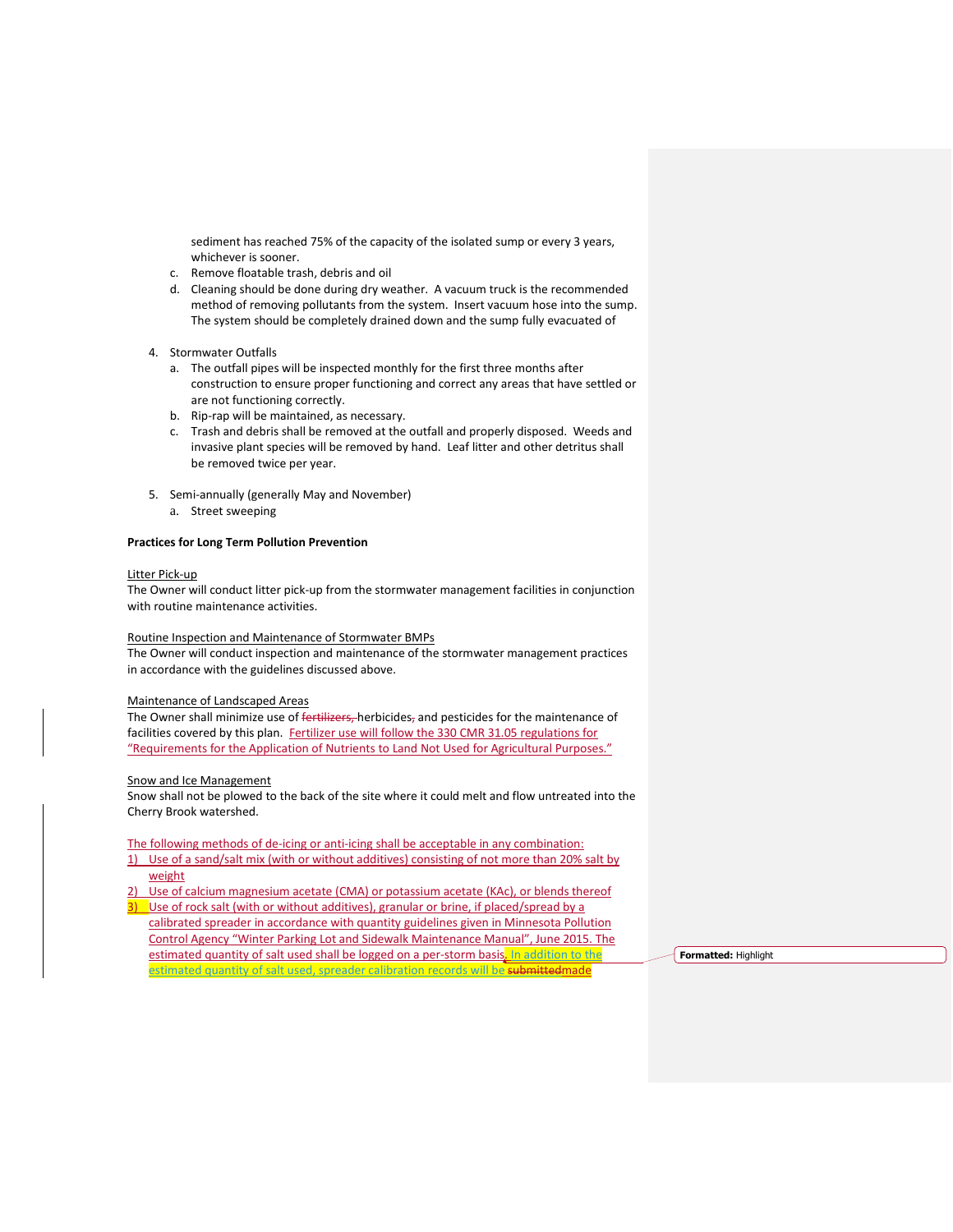available to the Cambridge Water Department Watershed Division annually. If using a manually controlled spreader with gravity flow, auger, or conveyor systems, the calibration documentation will follow the format of the forms on pages 19 and 20 of the Winter Parking Lot and Sidewalk Maintenance Manual. For ground speed controlled spreaders, documentation will demonstrate that the equipment was calibrated per the manufacturer's instructions. Alternatively, the "chicken feed" method described on page 18 of the Manual may be used.

Salt will not be spread for winter storm management except in accordance with the above.

**Formatted:** Indent: Left: -0.25", Numbered + Level: 1 + Numbering Style: 1, 2, 3, … + Start at: 1 + Alignment: Left + Aligned at: 0.5" + Indent at: 0.75" **Formatted:** Indent: Left: 0"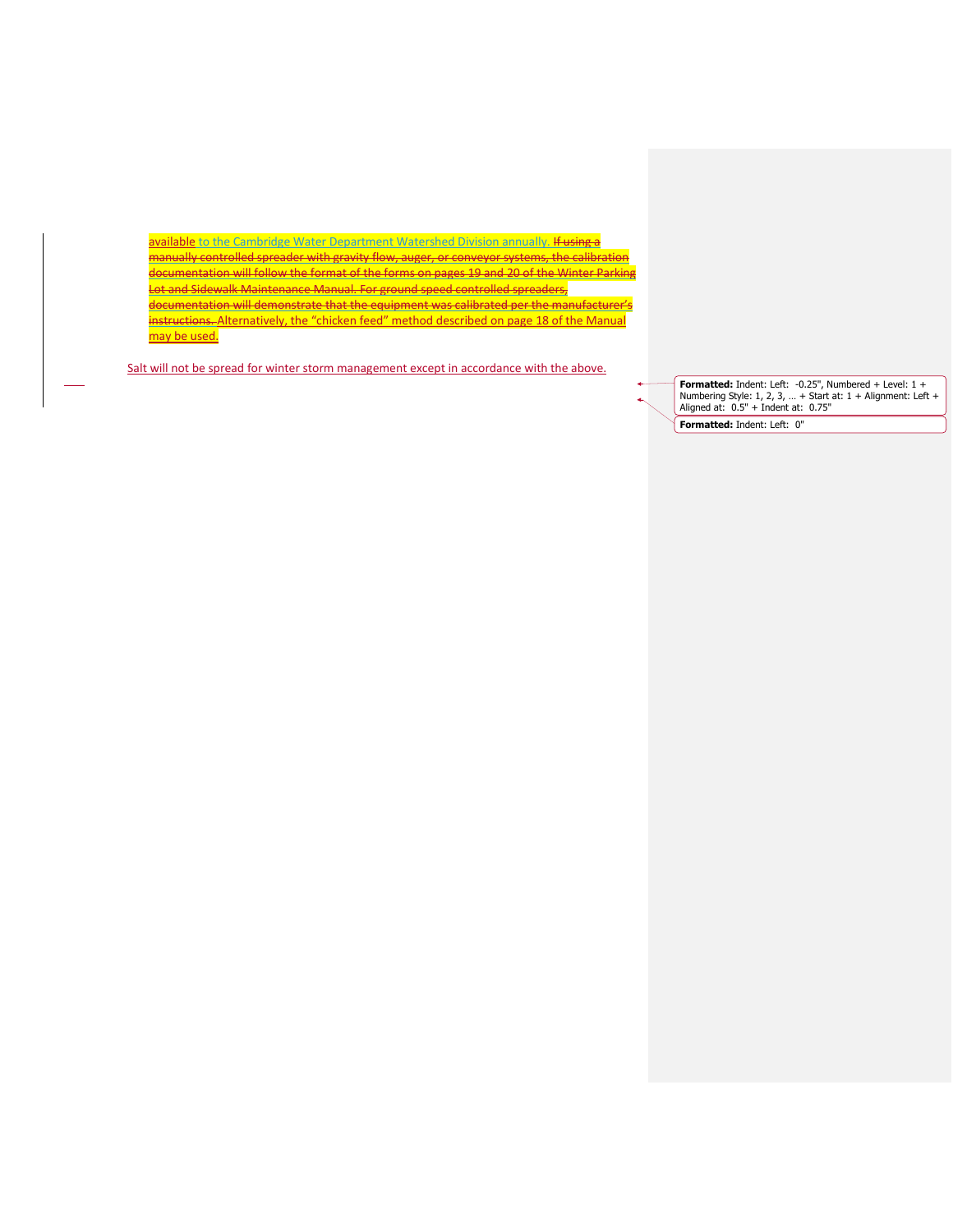Prohibition of Illicit Discharges

The DEP Stormwater Management Standards prohibit illicit discharges to the storm water management system. Illicit discharges are discharges that do not entirely consist of stormwater, except for certain specified non-stormwater discharges.